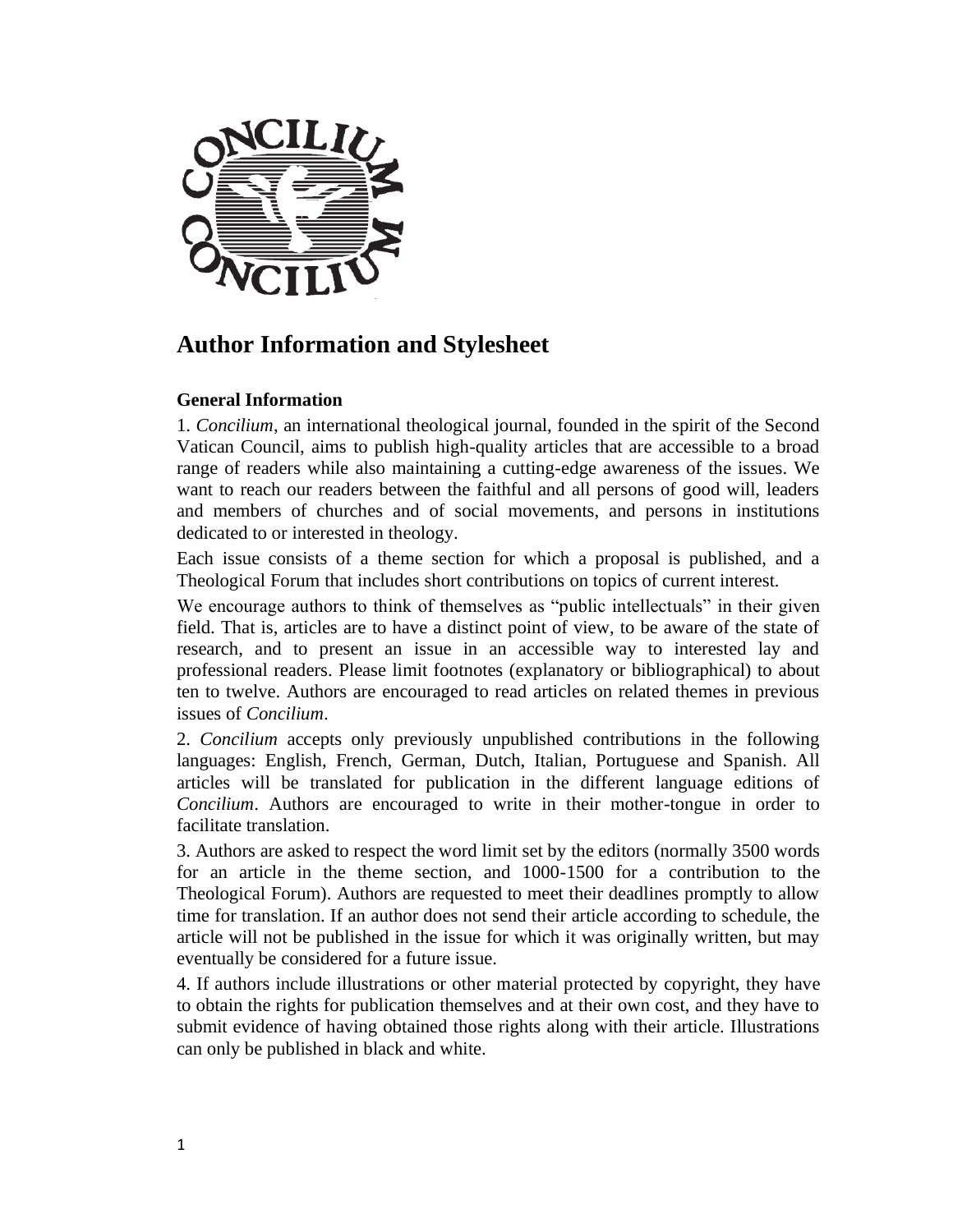5. Authors will receive a printed and, if available, a digital copy of the issue in the language of their choice, and have a right to receive their article in any other language. Please indicate your preferences when you submit your article. If you would like to obtain an issue in other languages, please contact the managing secretary.

## **Copyright Information**

1. Text submitted to *Concilium* publication should be new and original, and not committed to publication on paper nor on-line nor for translation elsewhere. Texts should not be published or posted anywhere before one year after the publication in *Concilium*. All of this safeguards the publishers' interests and also enhances what the authors produce.

2. The International Association of Conciliar Theology (*Concilium*) retains the copyright for the original manuscript of each issue. After requesting permission from the Secretariat, the author can re-publish their contribution in the language in which it was submitted to *Concilium* one year after its publication. For translated texts, *Concilium* will grant permission with the consent of the respective publisher. Reprinted articles have to include an acknowledgment to the *Concilium* issue in which they were first published. Please send the details of publication to the managing secretary for our records.

3. The International Association of Conciliar Theology (*Concilium*) also retains the copyright for the digital edition of the original papers, including the copyright to publish it online.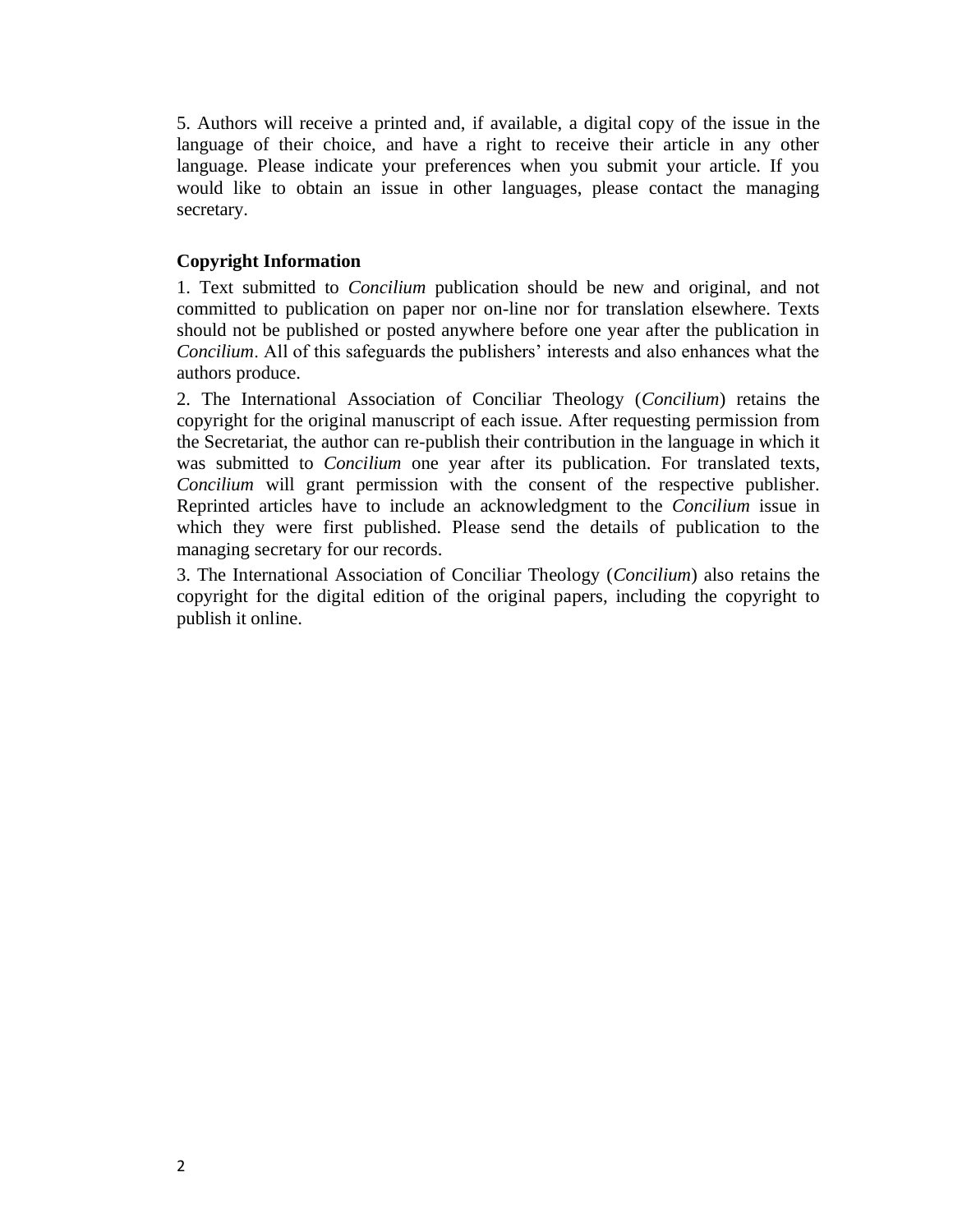## **Stylesheet**

Note: These guidelines are binding for all authors, no matter in which language they submit their articles. Adjustments may be made to translate abbreviations such as "ed." into the respective language (e.g. "Hg." for authors writing in German).

## **Submission**

Each submission has to include (in this order):

- \* Title
- \* Full name(s) of the author(s)
- \* Abstract (max. 100 words)
- \* Biographical note (max. 50 words)

\* Address (this will be published; if your shipping address for the author copy is different, please provide both and specify)

\* Email address (this will be published; if you'd like a different address for communication with *Concilium*, please indicate this)

\* Text (formatted according to the stylesheet)

#### **General Formatting Guidelines**

Texts should be formatted single-space, justified, 12pt Times New Roman. For reasons of compatibility, they should be saved as \*.doc files (not \*.docx).

Please do not use any automatic formatting of headings, spaces before or after text, or indents (apart from block quotes).

The main title and section titles should be bold and sections should be numbered using the decimal system  $(1.1, 1.2)$ . Please do not use more than two levels of division.

Please use italics only for foreign words and the titles of independent works (books, films) in the text. You may use double quotation marks as scare quotes if you want to emphasize a word, but please do so sparingly.

Please use inclusive language, following the conventions of the language in which you write.

Please distinguish between hyphen (- to separate parts of a word) and dash (– to separate parts of a sentence and between numbers).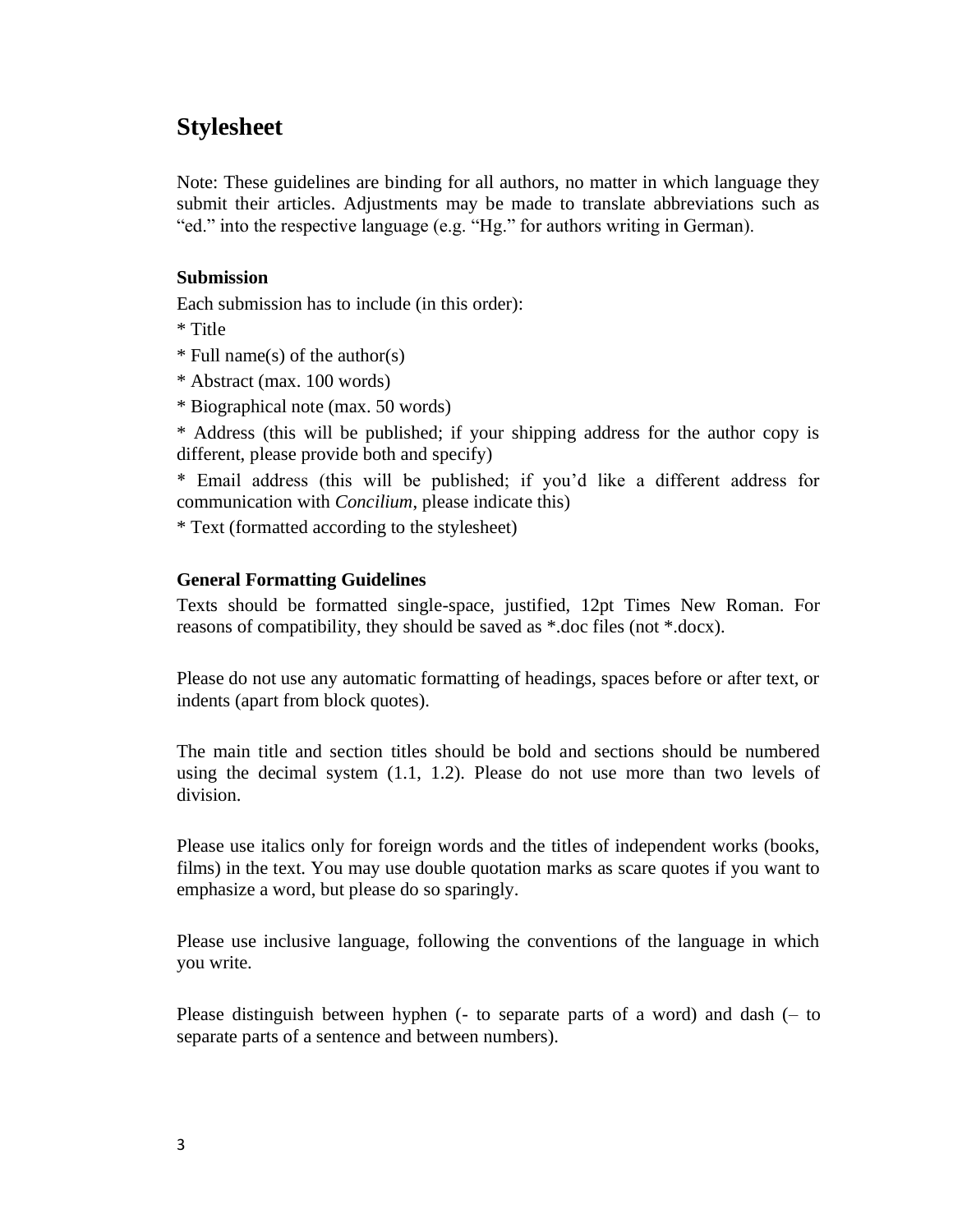Bible: Use the full name of a book from the Bible if it is mentioned in the text, but abbreviations if referenced in parentheses, e.g. "(Deut 1:2; 1 Kgs 3:2; 4:7)". Do not place references to the Bible in footnotes unless you add further comments.

## **Quotations and References**

Direct quotations should be placed in double quotation marks, with punctuation always inside the quotation marks. Use single quotation marks for a quotation within a quotation.

Quotations that are longer than 40 words are formatted as block quotes, placed in double quotation marks and indented 1 cm from the left.

Any additions to or omissions from a quote have to be marked by square brackets, e.g.  $\lbrack \lbrack \ldots \rbrack \rbrack$ ".

All bibliographical information is included in the footnotes that follow direct or indirect quotations. Please use automatically generated footnotes or endnotes with Arabic numerals. Do not use an automated reference system but follow the guidelines in this stylesheet for the format of bibliographical references. In general, include as much information as you can in order to facilitate finding the source.

For repeated references to the same text, use a short form (Last name, Short Title, page).

Please do not use "ibid.", "f." or "ff.".

## Monographs

First Name Surname, Title: Subtitle, translated from X by Y, edition, Place of publication: Publisher, year of publication, page.

## for example:

Gustavo Gutiérrez, A Theology of Liberation: History, Politics and Salvation, translated from Spanish and edited by Sister Caridad Inda and John Eagleson, 15th revised edition with a new introduction by the author, Maryknoll: Orbis, 1988, 7–8.

## Chapter in edited volume

First Name Surname, "Chapter Title: Subtitle," in First Name Surname/First Name Surname (eds.), Title: Subtitle, Place of publication: Publisher, year of publication, page range of chapter, here precise page from which quotation is taken.

## for example:

Stefano De Fiores, "Maria in der Geschichte der Theologie und Frömmigkeit," in Wolfgang Beinert/Heinrich Petri (eds.), Handbuch der Marienkunde: Volume 1: Theologische Grundlegung – Geistliches Leben, 2nd revised edition, Regensburg: Pustet, 1996, 99–266, here 259.